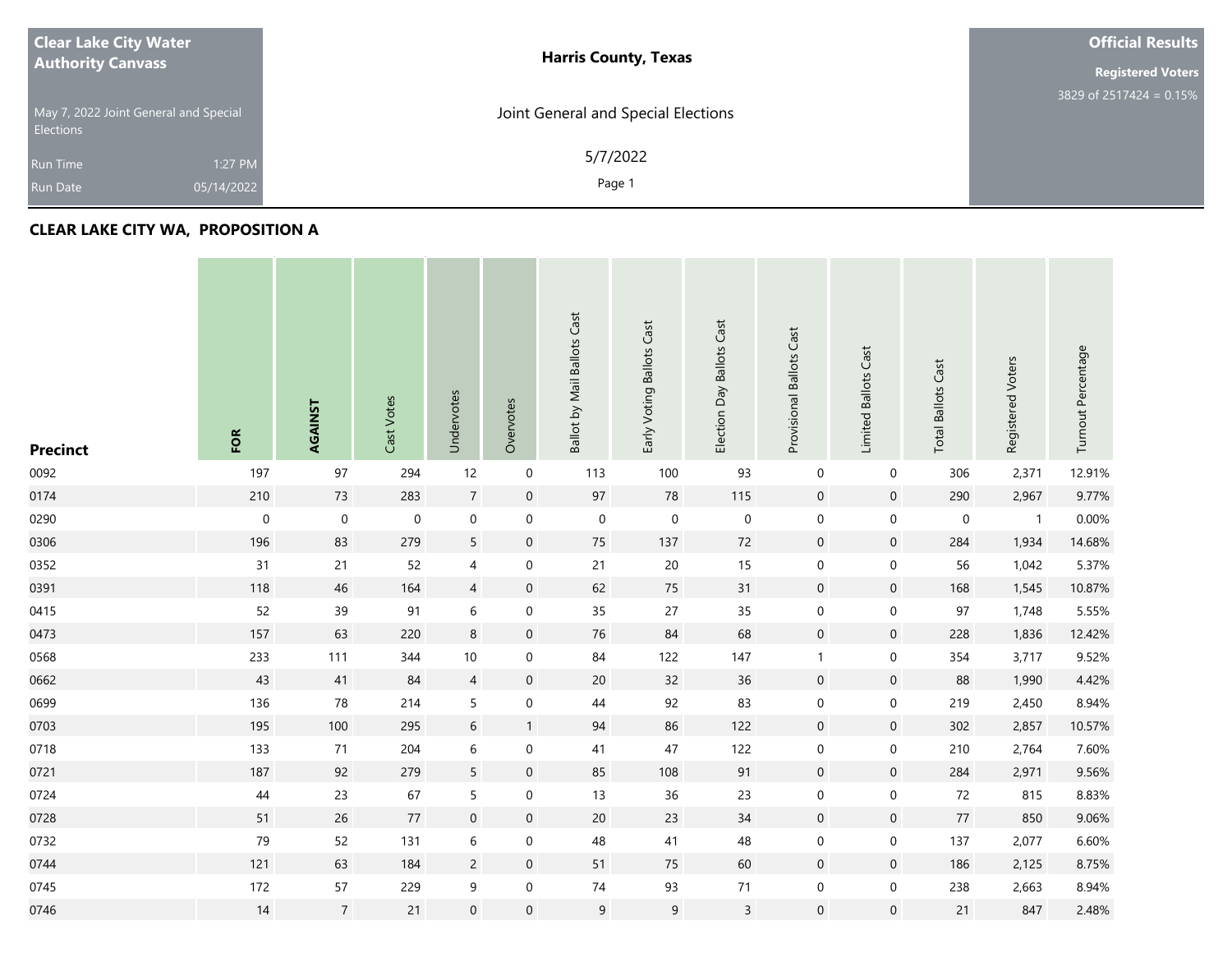| <b>Clear Lake City Water</b><br><b>Authority Canvass</b>  | <b>Harris County, Texas</b>         | <b>Official Results</b>    |
|-----------------------------------------------------------|-------------------------------------|----------------------------|
|                                                           |                                     | <b>Registered Voters</b>   |
| May 7, 2022 Joint General and Special<br><b>Elections</b> | Joint General and Special Elections | 3829 of 2517424 = $0.15\%$ |
| 1:27 PM<br><b>Run Time</b>                                | 5/7/2022                            |                            |
| 05/14/2022<br>Run Date                                    | Page 2                              |                            |

## **CLEAR LAKE CITY WA, PROPOSITION A**

| <b>Precinct</b> | FOR   | AGAINST     | Cast Votes | Undervotes     | Overvotes        | Ballot by Mail Ballots Cast | Voting Ballots Cast<br>Early <sup>-</sup> | Cast<br>Ballots<br>Election Day | Provisional Ballots Cast | Cast<br><b>Limited Ballots</b> | Cast<br><b>Total Ballots</b> | Voters<br>Registered | Turnout Percentage |
|-----------------|-------|-------------|------------|----------------|------------------|-----------------------------|-------------------------------------------|---------------------------------|--------------------------|--------------------------------|------------------------------|----------------------|--------------------|
| 0748            | 21    | 18          | 39         | $\mathbf 0$    | $\boldsymbol{0}$ | 9                           | 22                                        | 8                               | $\boldsymbol{0}$         | $\boldsymbol{0}$               | 39                           | 1,599                | 2.44%              |
| 0941            | 10    | $2^{\circ}$ | 12         | $\overline{2}$ | $\mathbf 0$      | $\mathsf{3}$                | $\overline{4}$                            | $\overline{7}$                  | $\mathbf 0$              | $\mathbf 0$                    | 14                           | 591                  | 2.37%              |
| 1062            | 22    | 19          | 41         | $\mathbf 0$    | $\mathbf 0$      | 14                          | 16                                        | 11                              | $\mathbf 0$              | $\mathbf 0$                    | 41                           | 597                  | 6.87%              |
| 1101            | 68    | 48          | 116        | $\overline{2}$ | $\mathbf 0$      | 35                          | 48                                        | 35                              | $\boldsymbol{0}$         | $\mathbf 0$                    | 118                          | 1,332                | 8.86%              |
| <b>Totals</b>   | 2,490 | 1,230       | 3,720      | 108            | $\mathbf{1}$     | 1,123                       | 1,375                                     | 1,330                           | $\mathbf{1}$             | $\mathbf 0$                    | 3,829                        | 43,689               | 8.76%              |